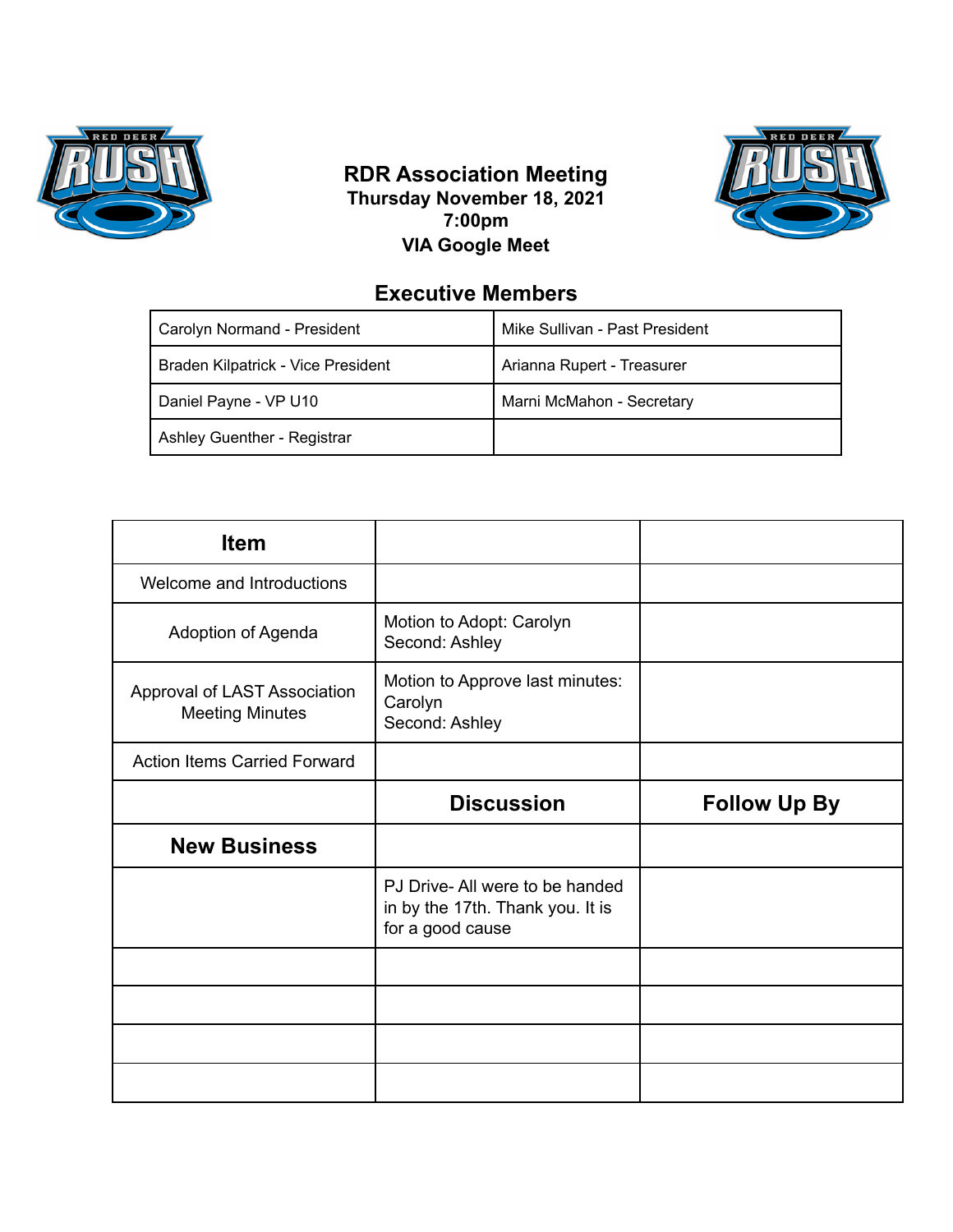| <b>President Update</b><br>Carolyn Normand        | Hi all,<br>We're in the full swing of league<br>and tournament play. It's really<br>great to see all the great ringette<br>action. I wanted to remind<br>everyone about spectator<br>etiquette, and the expectations<br>of all of our RDR families. It is<br>the expectation that all RDR<br>families behave in a respectful<br>manner towards other<br>teams/coaches/officials, as well<br>as to each other.<br>The QR code verification is now<br>in effect, please ensure you<br>have the proper information<br>when going to the facilities.<br>Stay safe everyone! | Spectator etiquette- Make sure<br>you have the liaison in place<br>and take it seriously.<br>Provincials will be a go.<br>Excited for friends on Ice |
|---------------------------------------------------|-------------------------------------------------------------------------------------------------------------------------------------------------------------------------------------------------------------------------------------------------------------------------------------------------------------------------------------------------------------------------------------------------------------------------------------------------------------------------------------------------------------------------------------------------------------------------|------------------------------------------------------------------------------------------------------------------------------------------------------|
| <b>Directors Reports</b>                          |                                                                                                                                                                                                                                                                                                                                                                                                                                                                                                                                                                         |                                                                                                                                                      |
| <b>Vice President</b><br><b>Braden Kilpatrick</b> | Nothing to Report                                                                                                                                                                                                                                                                                                                                                                                                                                                                                                                                                       |                                                                                                                                                      |
| <b>VP U10</b><br>Daniel Payne                     | Nothing to Report                                                                                                                                                                                                                                                                                                                                                                                                                                                                                                                                                       | How can we strongly promote<br>active start?                                                                                                         |
| <b>Treasurer Report</b><br>Arianna Rupert         | All coaches need to apply for<br>playoffs<br>Casino balance has been<br>rectified.                                                                                                                                                                                                                                                                                                                                                                                                                                                                                      | Arianna will reach out to<br>coaches                                                                                                                 |
| Registrar<br><b>Ashley Guenther</b>               | Waiting on a few teams to<br>submit affiliates                                                                                                                                                                                                                                                                                                                                                                                                                                                                                                                          |                                                                                                                                                      |
| <b>Ice Allocation</b><br>Mike Sullivan            | Need someone to take over and<br>shadow Mike.<br>Dec. 5 -session 2 schedule<br>comes out. Teams will play up to<br>Dec. 18<br>Be sure to know the policy on<br>rescheduling games                                                                                                                                                                                                                                                                                                                                                                                       |                                                                                                                                                      |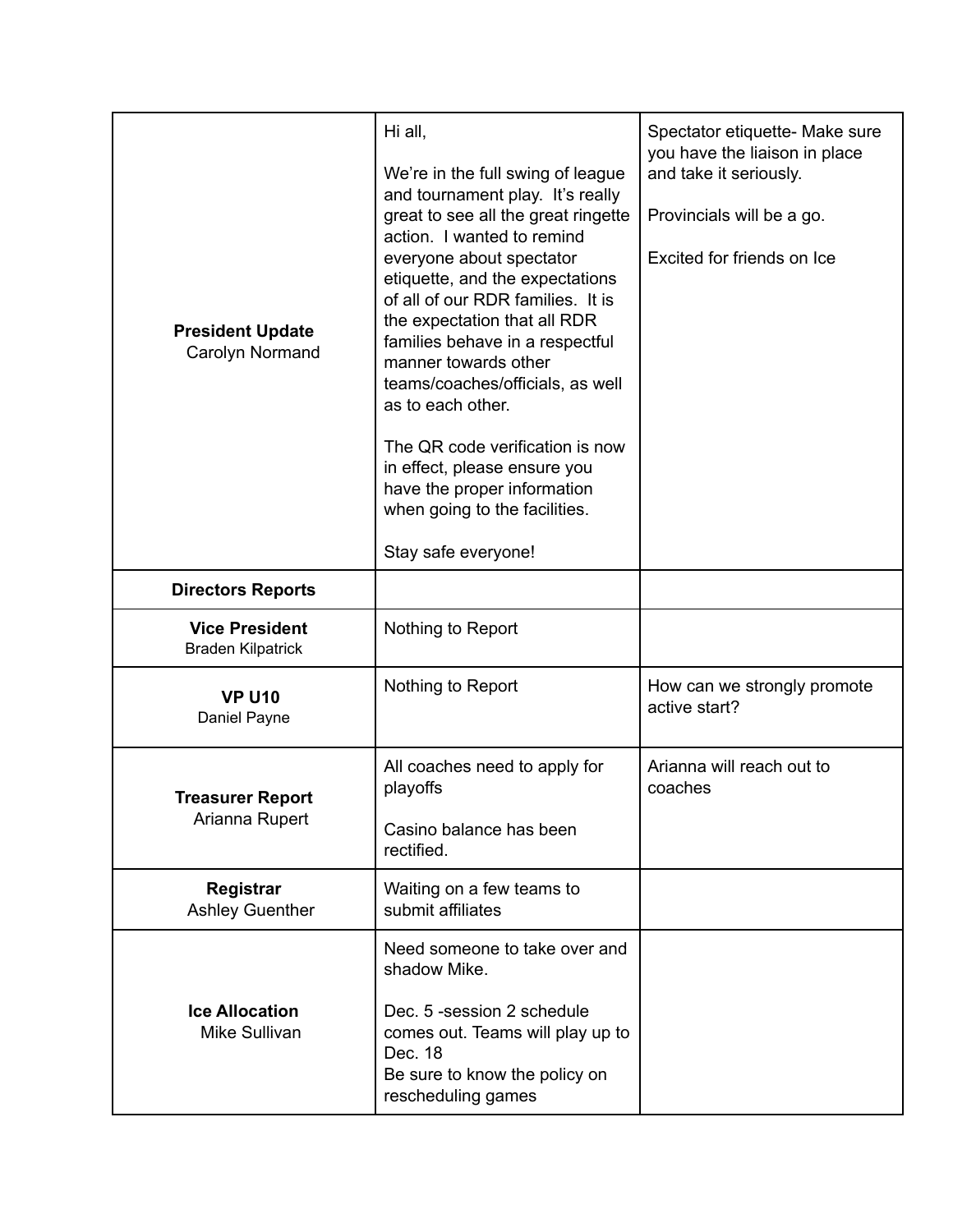|                              | preseason/rustbusters/<br>evaluation ice is all secured<br>How are we going to manage |  |
|------------------------------|---------------------------------------------------------------------------------------|--|
|                              | extra ice next year?                                                                  |  |
| Coaching<br>Chris McCullough | <b>Red Deer Ringette Coaches Report</b>                                               |  |

| <b>U10 Evaluations</b><br>Erin Luke & Kim Tang                          |                                                                                                                           |                                                                      |
|-------------------------------------------------------------------------|---------------------------------------------------------------------------------------------------------------------------|----------------------------------------------------------------------|
| <b>U12 &amp; Up Evaluations</b><br>Mike Sullivan & Braden<br>Kilpatrick |                                                                                                                           |                                                                      |
| <b>Children's Ringette</b>                                              |                                                                                                                           |                                                                      |
| <b>Referee in Chief</b><br>Andrew Baron                                 | We will invite him to the meeting                                                                                         |                                                                      |
| <b>Refereeing Scheduler</b><br><b>Andrew Baron</b>                      |                                                                                                                           |                                                                      |
| <b>Friends on Ice</b><br>Lisa Nord & Mandy Reed                         | Who is responsible for REP<br>(RDR or city)?<br><b>Online 50/50</b><br>Volunteer schedule will come<br>out in December    |                                                                      |
| <b>Goalie Coordinator</b><br><b>Tyson Luke</b>                          | Tyson has been offering clinic<br>with a good turn out                                                                    |                                                                      |
| <b>Equipment</b><br><b>Tyson Luke</b>                                   | Let Tyson know if you need<br>rings, timesheets, or any other<br>equipment.                                               |                                                                      |
| <b>Black Gold League Rep</b><br>Carolyn Normand                         | BGL repooling meeting on<br>November 23rd.<br>Session 2 starts December<br>10th, with potential games on<br>December 18th | Gamesheets for Sunday games<br>need to be handed in Sunday<br>night. |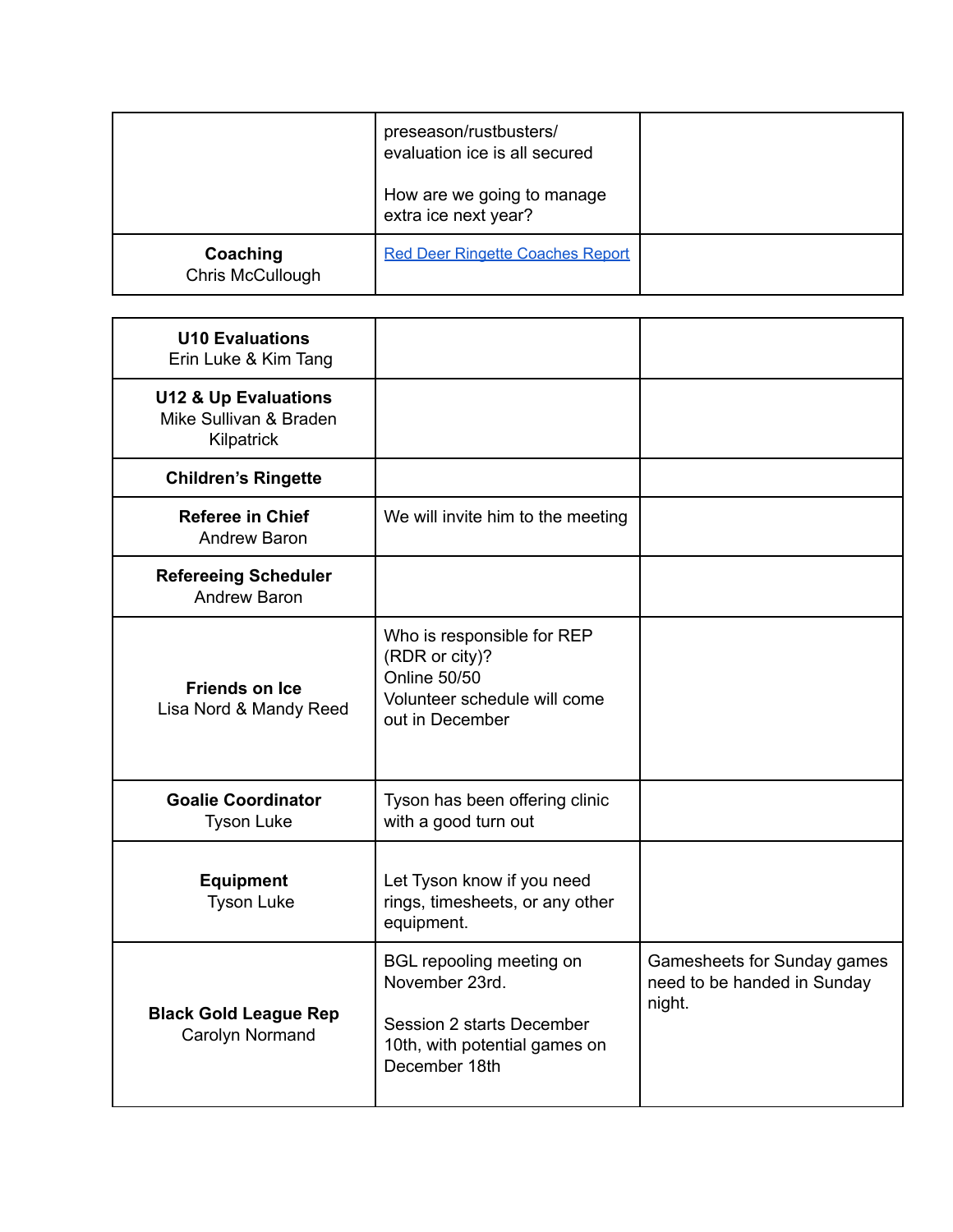|                                                                                         | Christmas break is from Dec<br>19th-Jan 2nd                                                                                                                                                                                                                                                                                                                                                    |  |
|-----------------------------------------------------------------------------------------|------------------------------------------------------------------------------------------------------------------------------------------------------------------------------------------------------------------------------------------------------------------------------------------------------------------------------------------------------------------------------------------------|--|
| <b>Apparel</b><br>Marni MacMahon                                                        | The webstore is closed<br>$1_{-}$<br>The estimated pickup<br>dates will be between<br>the 7th and 14th of Dec.<br>2. We can add fan jerseys,<br>There would be an order<br>minimum (apx. 12) these<br>would take 4 weeks plus<br>transit. We could add<br>numbers and names at<br>no additional costs.<br>They could also choose<br>between the home or<br>away jersey color too.<br>Price TBD |  |
| <b>Sponsorship</b><br>Michelle Abbott & Ashley<br>Guenther<br>(Need volunteer for this) | Haven't looked for any new<br>sponsors this year.                                                                                                                                                                                                                                                                                                                                              |  |
| <b>Fundraising</b><br><b>Erin Luke</b><br>(Need volunteer for this)                     | Fundraising idea for 2022/2023:<br>Whoville tree fundraiser<br>More details to come (Eileen)<br>Need a volunteer for this role                                                                                                                                                                                                                                                                 |  |
| <b>Marketing</b><br>Lisa Nord & Myles Peake                                             | Please pass on pictures to<br>share!<br>Myles and Lisa are doing a<br>great job!                                                                                                                                                                                                                                                                                                               |  |
| Zone 4                                                                                  | Nothing to report                                                                                                                                                                                                                                                                                                                                                                              |  |
| Webmaster<br>Chris Malo                                                                 | Nothing to report                                                                                                                                                                                                                                                                                                                                                                              |  |
| <b>Pub Night</b><br>U16                                                                 | All tickets are due Sunday night.                                                                                                                                                                                                                                                                                                                                                              |  |
| <b>Grocery Gift Card Coordinator</b><br><b>Erin Larouche</b>                            | Need a volunteer for outside<br>user groups                                                                                                                                                                                                                                                                                                                                                    |  |